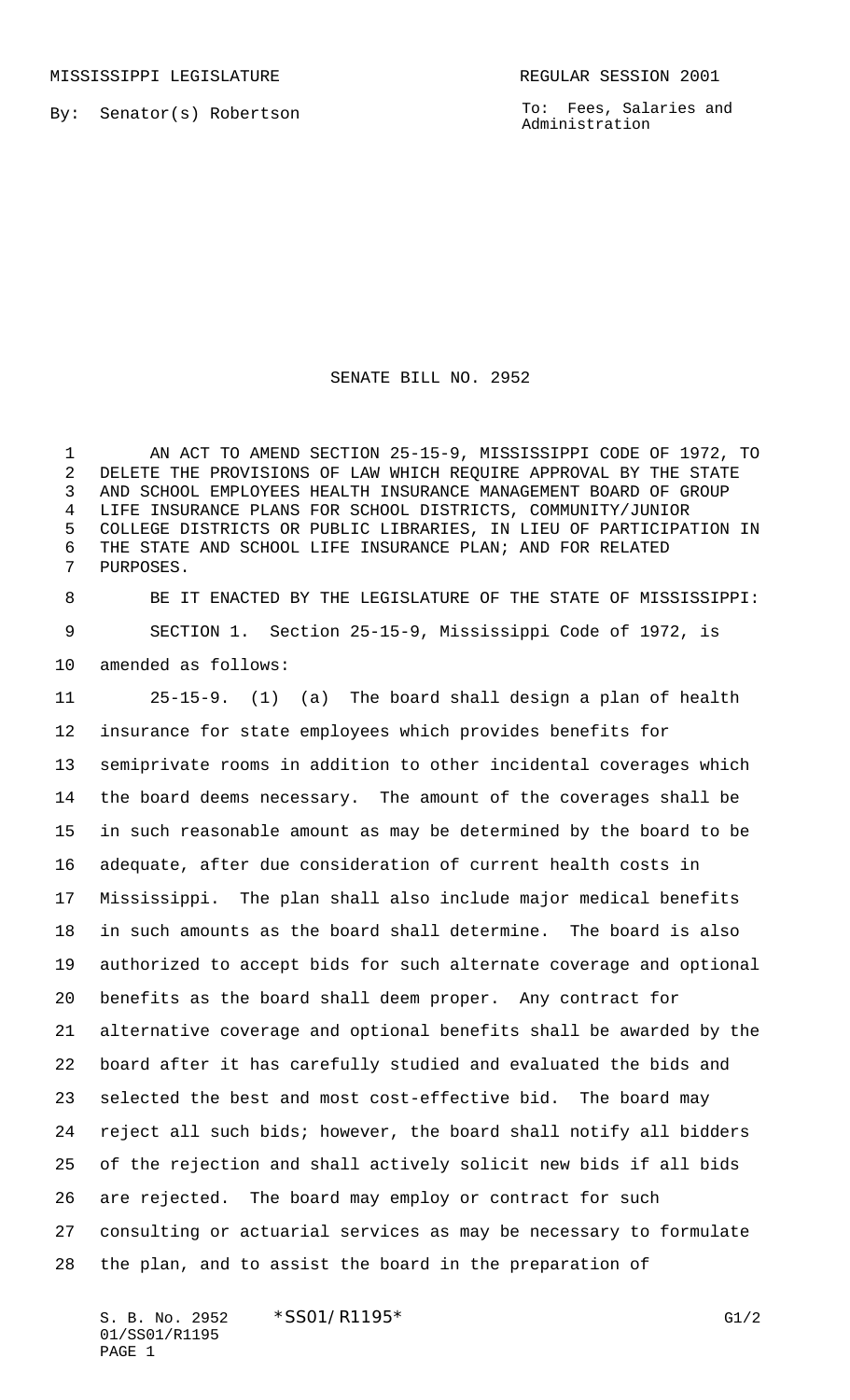specifications and in the process of advertising for the bids for the plan. Such contracts shall be solicited and entered into in accordance with Section 25-15-5. The board shall keep a record of all persons, agents and corporations who contract with or assist the board in preparing and developing the plan. The board in a timely manner shall provide copies of this record to the members of the advisory council created in this section and those legislators, or their designees, who may attend meetings of the advisory council. The board shall provide copies of this record in the solicitation of bids for the administration or servicing of the self-insured program. Each person, agent or corporation which, during the previous fiscal year, has assisted in the development of the plan or employed or compensated any person who assisted in the development of the plan, and which bids on the administration or servicing of the plan, shall submit to the board a statement accompanying the bid explaining in detail its participation with the development of the plan. This statement shall include the amount of compensation paid by the bidder to any such employee during the previous fiscal year. The board shall make all such information available to the members of the advisory council and those legislators, or their designees, who may attend meetings of the advisory council before any action is taken by the board on the bids submitted. The failure of any bidder to fully and accurately comply with this paragraph shall result in the rejection of any bid submitted by that bidder or the cancellation of any contract executed when the failure is discovered after the acceptance of that bid. The board is authorized to promulgate rules and regulations to implement the provisions of this subsection.

 The board shall develop plans for the insurance plan authorized by this section in accordance with the provisions of Section 25-15-5.

S. B. No. 2952 \*SS01/R1195\* 01/SS01/R1195 PAGE 2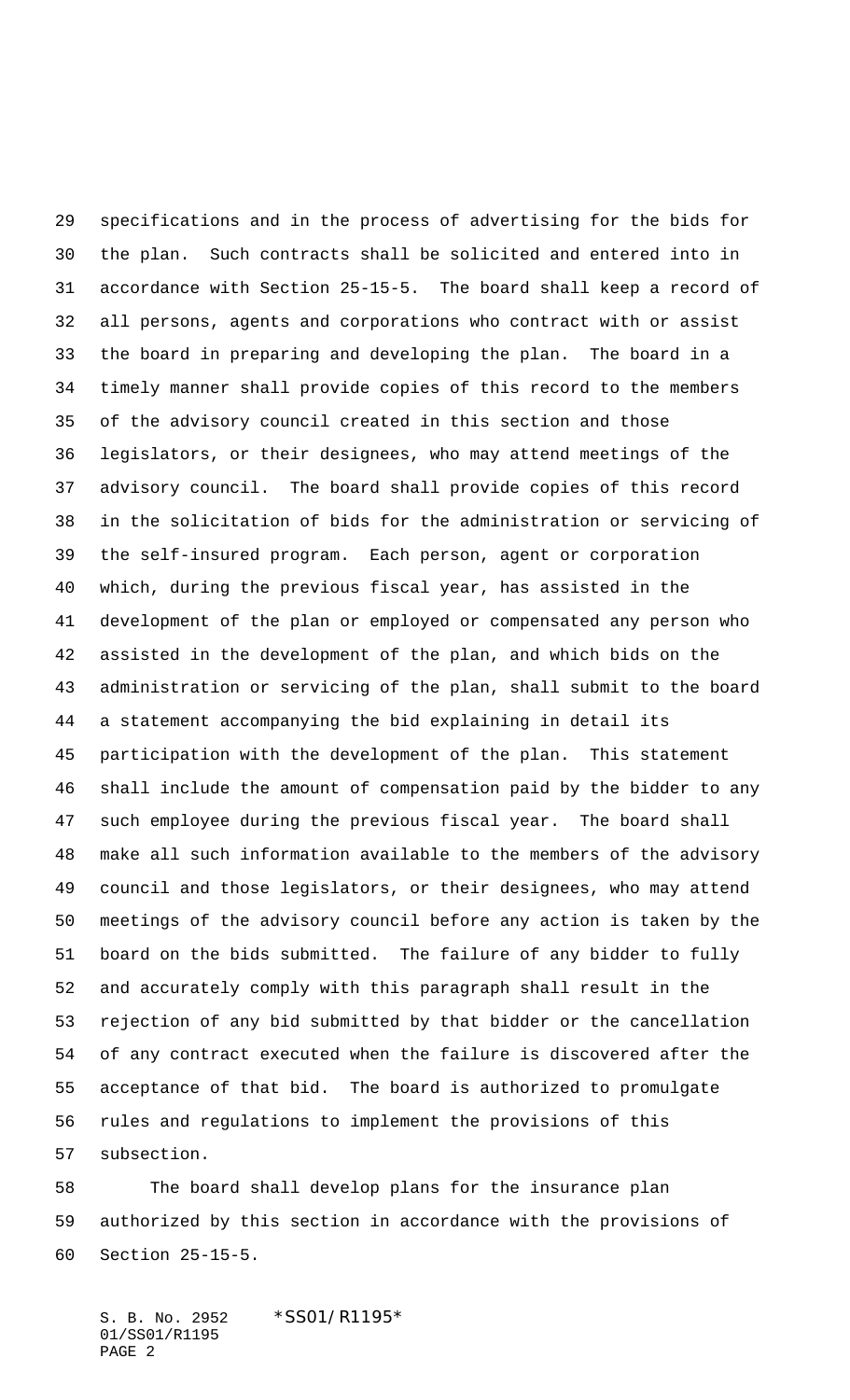Any corporation, association, company or individual that contracts with the board for the third-party claims administration of the self-insured plan shall prepare and keep on file an explanation of benefits for each claim processed. The explanation of benefits shall contain such information relative to each processed claim which the board deems necessary, and, at a minimum, each explanation shall provide the claimant's name, claim number, provider number, provider name, service dates, type of services, amount of charges, amount allowed to the claimant and reason codes. The information contained in the explanation of benefits shall be available for inspection upon request by the board. The board shall have access to all claims information utilized in the issuance of payments to employees and providers.

 (b) There is created an advisory council to advise the board in the formulation of the State and School Employees Health Insurance Plan. The council shall be composed of the State Insurance Commissioner or his designee, an employee-representative of the institutions of higher learning appointed by the board of trustees thereof, an employee-representative of the Department of Transportation appointed by the director thereof, an employee-representative of the State Tax Commission appointed by the Commissioner of Revenue, an employee-representative of the Mississippi Department of Health appointed by the State Health Officer, an employee-representative of the Mississippi Department of Corrections appointed by the Commissioner of Corrections, and an employee-representative of the Department of Human Services appointed by the Executive Director of Human Services, two (2) certificated public school administrators appointed by the State Board of Education, two (2) certificated classroom teachers appointed by the State Board of Education, a noncertificated school employee appointed by the State Board of Education and a community/junior college employee appointed by the State Board for Community and Junior Colleges.

S. B. No. 2952 \* SS01/R1195\* 01/SS01/R1195 PAGE 3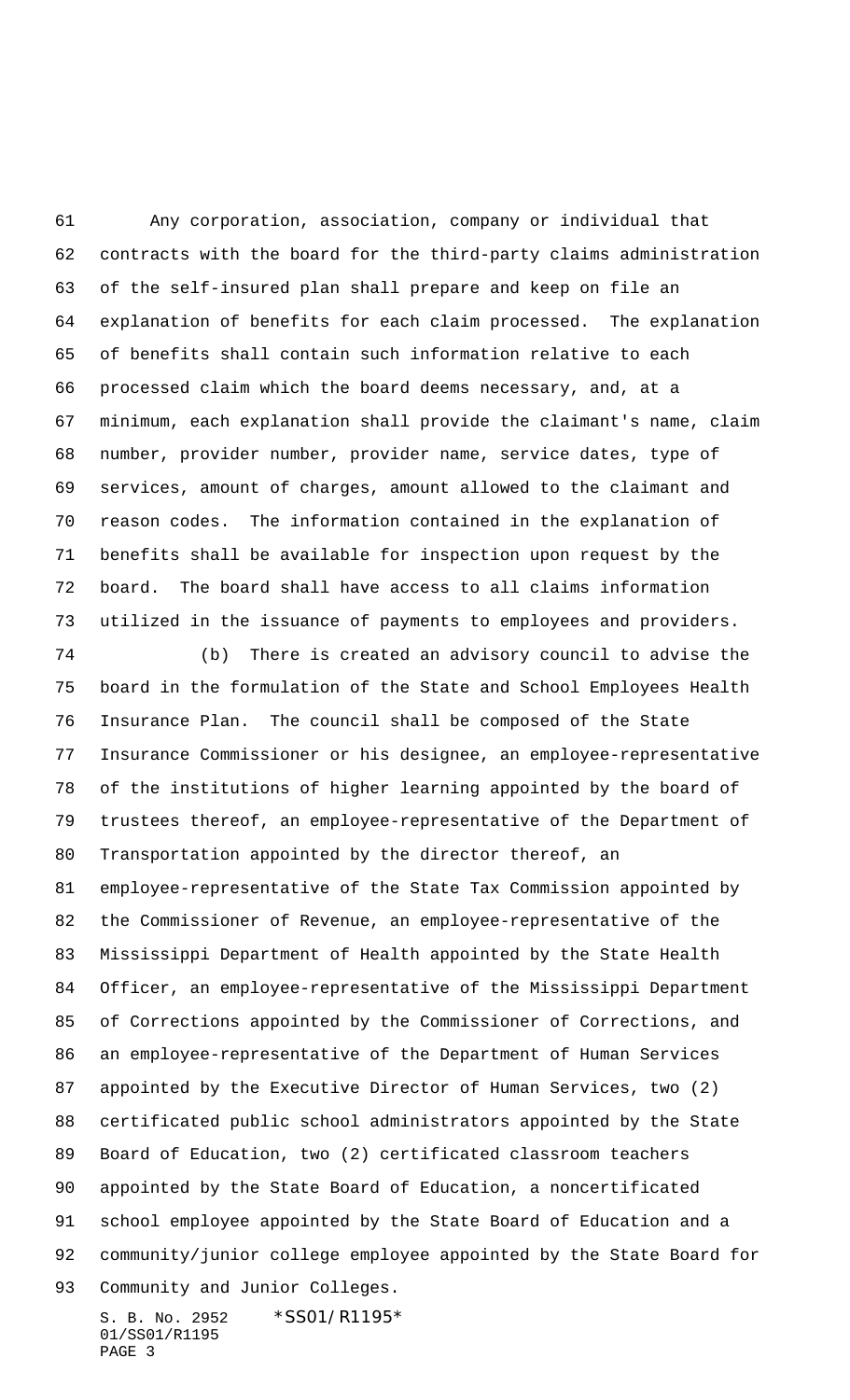The Lieutenant Governor may designate the Secretary of the Senate, the Chairman of the Senate Appropriations Committee, the Chairman of the Senate Education Committee and the Chairman of the Senate Insurance Committee, and the Speaker of the House of Representatives may designate the Clerk of the House, the Chairman of the House Appropriations Committee, the Chairman of the House Education Committee and the Chairman of the House Insurance Committee, to attend any meeting of the State and School Employees Insurance Advisory Council. The appointing authorities may designate an alternate member from their respective houses to serve when the regular designee is unable to attend such meetings of the council. Such designees shall have no jurisdiction or vote on any matter within the jurisdiction of the council. For attending meetings of the council, such legislators shall receive per diem and expenses which shall be paid from the contingent expense funds of their respective houses in the same amounts as provided for committee meetings when the Legislature is not in session; however, no per diem and expenses for attending meetings of the council will be paid while the Legislature is in session. No per diem and expenses will be paid except for attending meetings of the council without prior approval of the proper committee in their respective houses.

 (c) No change in the terms of the State and School Employees Health Insurance Plan may be made effective unless the board, or its designee, has provided notice to the State and School Employees Health Insurance Advisory Council and has called a meeting of the council at least fifteen (15) days before the effective date of such change. In the event that the State and School Employees Health Insurance Advisory Council does not meet to advise the board on the proposed changes, the changes to the plan shall become effective at such time as the board has informed the council that the changes shall become effective.

S. B. No. 2952 \*SS01/R1195\* 01/SS01/R1195 PAGE 4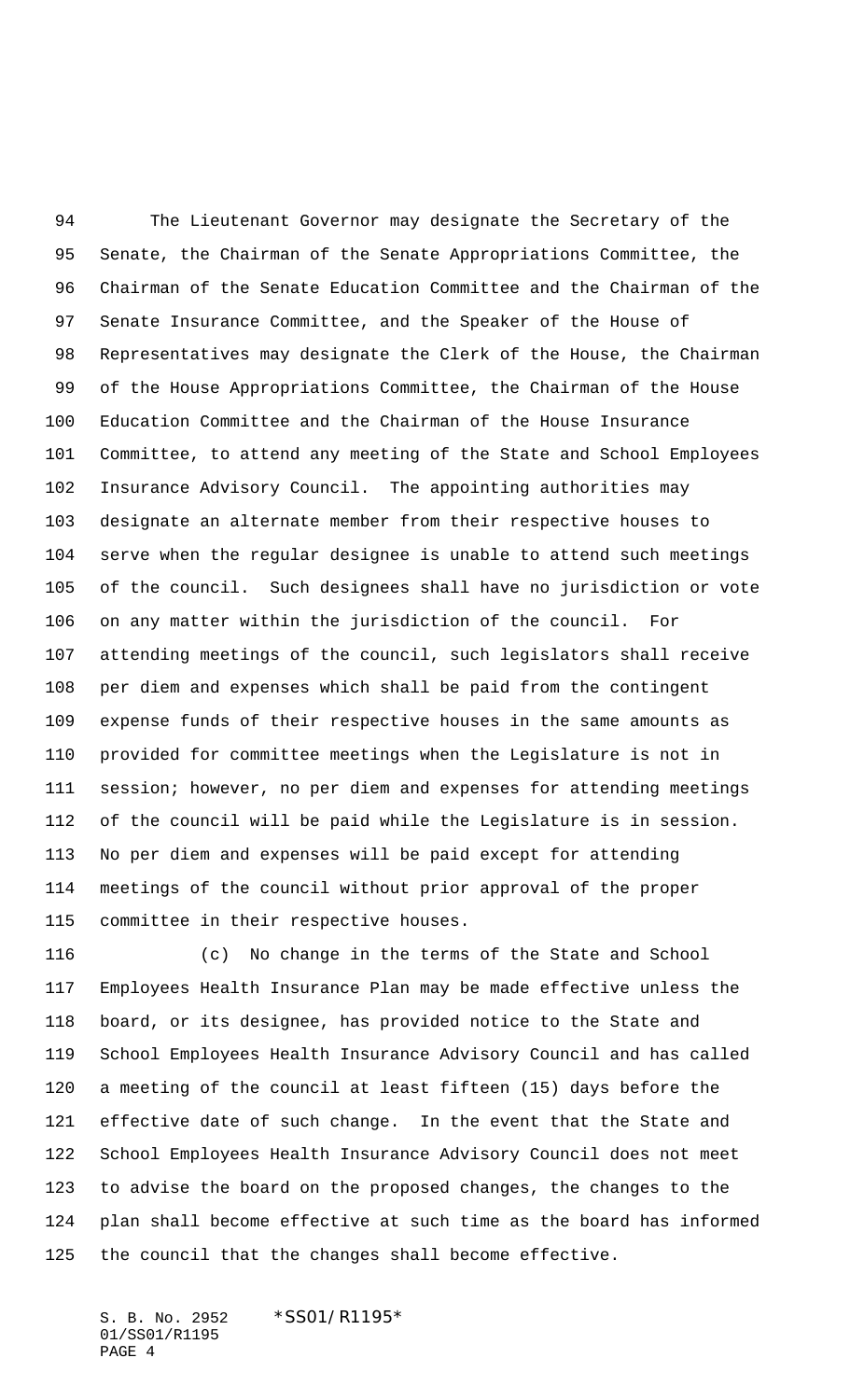(d) **Medical benefits for retired employees and dependents under age sixty-five (65) years and not eligible for Medicare benefits**. The same health insurance coverage as for all other active employees and their dependents shall be available to retired employees and all dependents under age sixty-five (65) years who are not eligible for Medicare benefits, the level of benefits to be the same level as for all other active participants. This section will apply to those employees who retire due to one hundred percent (100%) medical disability as well as those employees electing early retirement.

 (e) **Medical benefits for retired employees and dependents over age sixty-five (65) years or otherwise eligible for Medicare benefits.** The health insurance coverage available to retired employees over age sixty-five (65) years or otherwise eligible for Medicare benefits, and all dependents over age sixty-five (65) years or otherwise eligible for Medicare benefits, shall be the major medical coverage with the lifetime maximum of One Million Dollars (\$1,000,000.00). Benefits shall be reduced by Medicare benefits as though such Medicare benefits were the base plan.

 All covered individuals shall be assumed to have full Medicare coverage, Parts A and B; and any Medicare payments under both Parts A and B shall be computed to reduce benefits payable under this plan.

 (2) Nonduplication of benefits--reduction of benefits by Title XIX benefits: When benefits would be payable under more than one (1) group plan, benefits under those plans will be coordinated to the extent that the total benefits under all plans will not exceed the total expenses incurred.

 Benefits for hospital or surgical or medical benefits shall be reduced by any similar benefits payable in accordance with Title XIX of the Social Security Act or under any amendments thereto, or any implementing legislation.

S. B. No. 2952 \*SS01/R1195\* 01/SS01/R1195 PAGE 5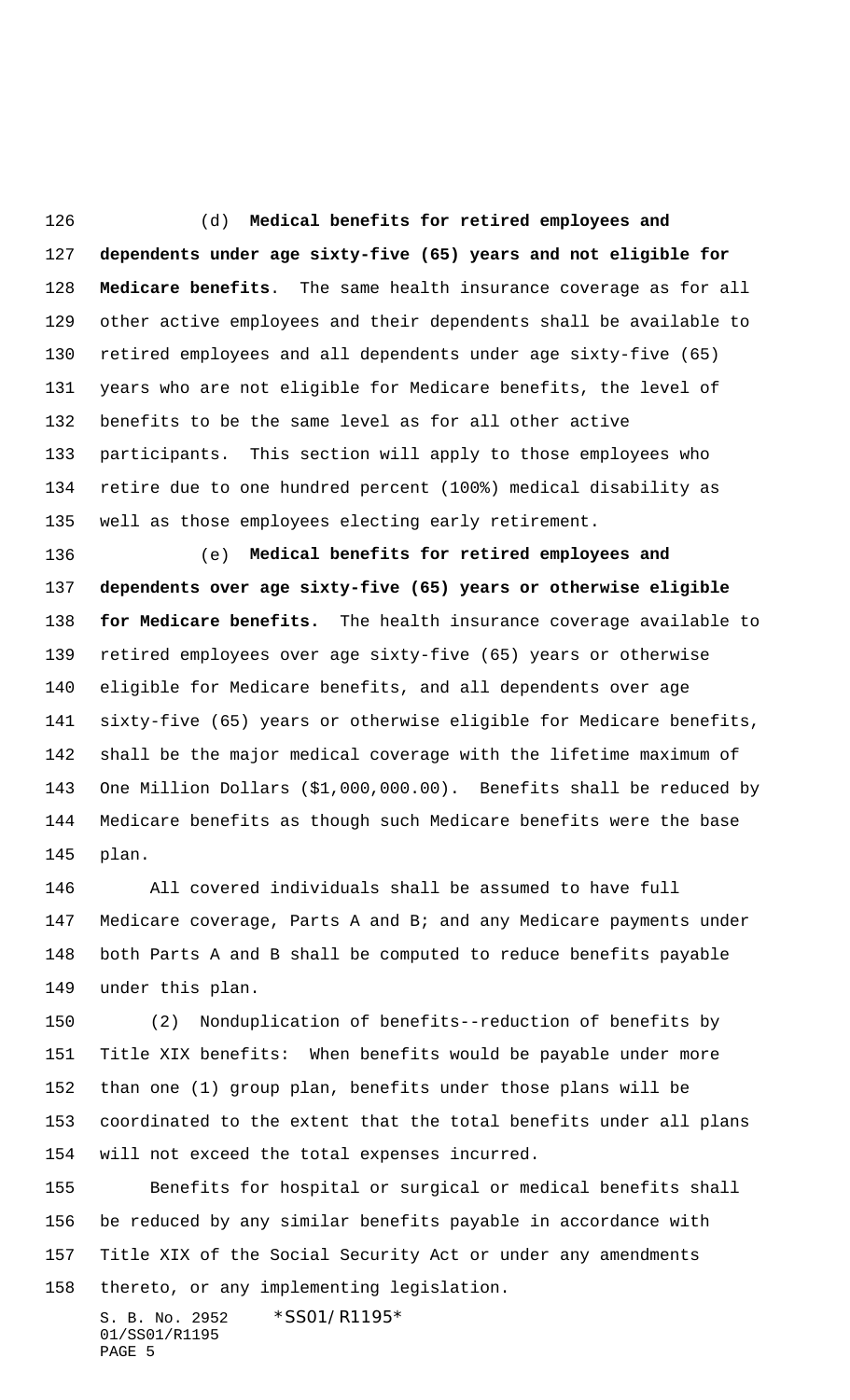Benefits for hospital or surgical or medical benefits shall be reduced by any similar benefits payable by workers'

compensation.

 (3) (a) Schedule of life insurance benefits--group term: The amount of term life insurance for each active employee of a department, agency or institution of the state government shall not be in excess of One Hundred Thousand Dollars (\$100,000.00), or twice the amount of the employee's annual wage to the next highest One Thousand Dollars (\$1,000.00), whichever may be less, but in no case less than Thirty Thousand Dollars (\$30,000.00), with a like amount for accidental death and dismemberment on a twenty-four-hour basis. The plan will further contain a premium waiver provision if a covered employee becomes totally and permanently disabled prior to age sixty-five (65) years. Employees retiring after June 30, 1999, shall be eligible to continue life insurance coverage in an amount of Five Thousand Dollars (\$5,000.00), Ten Thousand Dollars (\$10,000.00) or Twenty Thousand Dollars (\$20,000.00) into retirement.

S. B. No. 2952 \* SS01/R1195\* 01/SS01/R1195 PAGE 6 (b) Effective October 1, 1999, schedule of life insurance benefits--group term: The amount of term life insurance for each active employee of any school district, community/junior college, public library or university-based program authorized under Section 37-23-31 for deaf, aphasic and emotionally disturbed children or any regular nonstudent bus driver shall not be in excess of One Hundred Thousand Dollars (\$100,000.00), or twice the amount of the employee's annual wage to the next highest One Thousand Dollars (\$1,000.00), whichever may be less, but in no case less than Thirty Thousand Dollars (\$30,000.00), with a like amount for accidental death and dismemberment on a twenty-four-hour basis. The plan will further contain a premium waiver provision if a covered employee of any school district, community/junior college, public library or university-based program authorized under Section 37-23-31 for deaf, aphasic and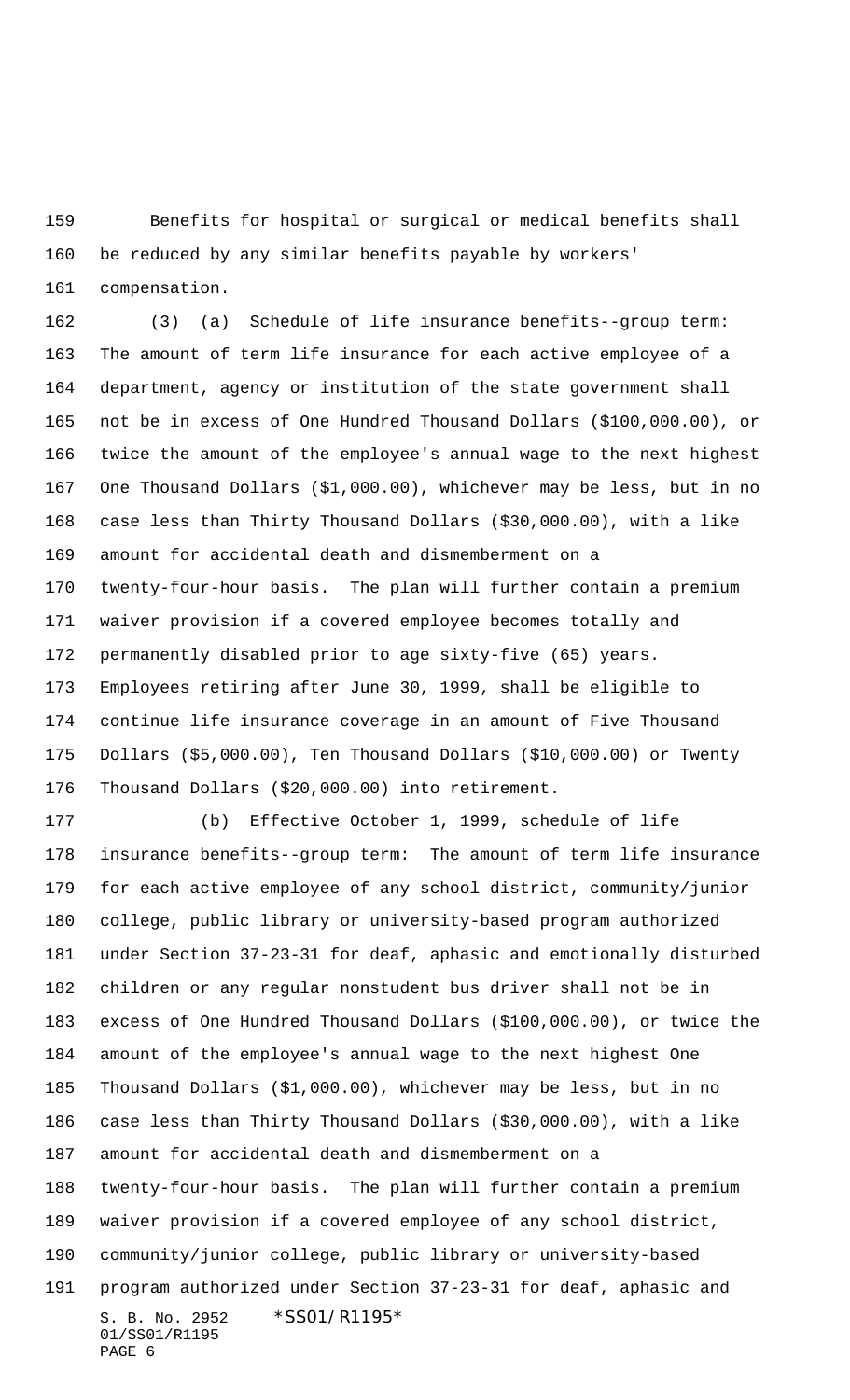emotionally disturbed children or any regular nonstudent bus driver becomes totally and permanently disabled prior to age sixty-five (65) years. Employees of any school district, community/junior college, public library or university-based program authorized under Section 37-23-31 for deaf, aphasic and emotionally disturbed children or any regular nonstudent bus driver retiring after September 30, 1999, shall be eligible to continue life insurance coverage in an amount of Five Thousand Dollars (\$5,000.00), Ten Thousand Dollars (\$10,000.00) or Twenty Thousand Dollars (\$20,000.00) into retirement.

 (4) Any eligible employee who on March 1, 1971, was participating in a group life insurance program which has provisions different from those included herein and for which the State of Mississippi was paying a part of the premium may, at his discretion, continue to participate in such plan. Such employee shall pay in full all additional costs, if any, above the minimum program established by this article. Under no circumstances shall any individual who begins employment with the state after March 1, 1971, be eligible for the provisions of this paragraph.

 (5) The board may offer medical savings accounts as defined in Section 71-9-3 as a plan option.

 (6) Any premium differentials, differences in coverages, discounts determined by risk or by any other factors shall be uniformly applied to all active employees participating in the insurance plan. It is the intent of the Legislature that the state contribution to the plan be the same for each employee throughout the state.

S. B. No. 2952 \*SS01/R1195\* 01/SS01/R1195 PAGE 7 (7) On October 1, 1999, any school district, community/junior college district or public library may elect to remain with an existing policy or policies of group life insurance with an insurance company approved by the school district, community/junior college district or public library, in lieu of participation in the State and School Life Insurance Plan. The